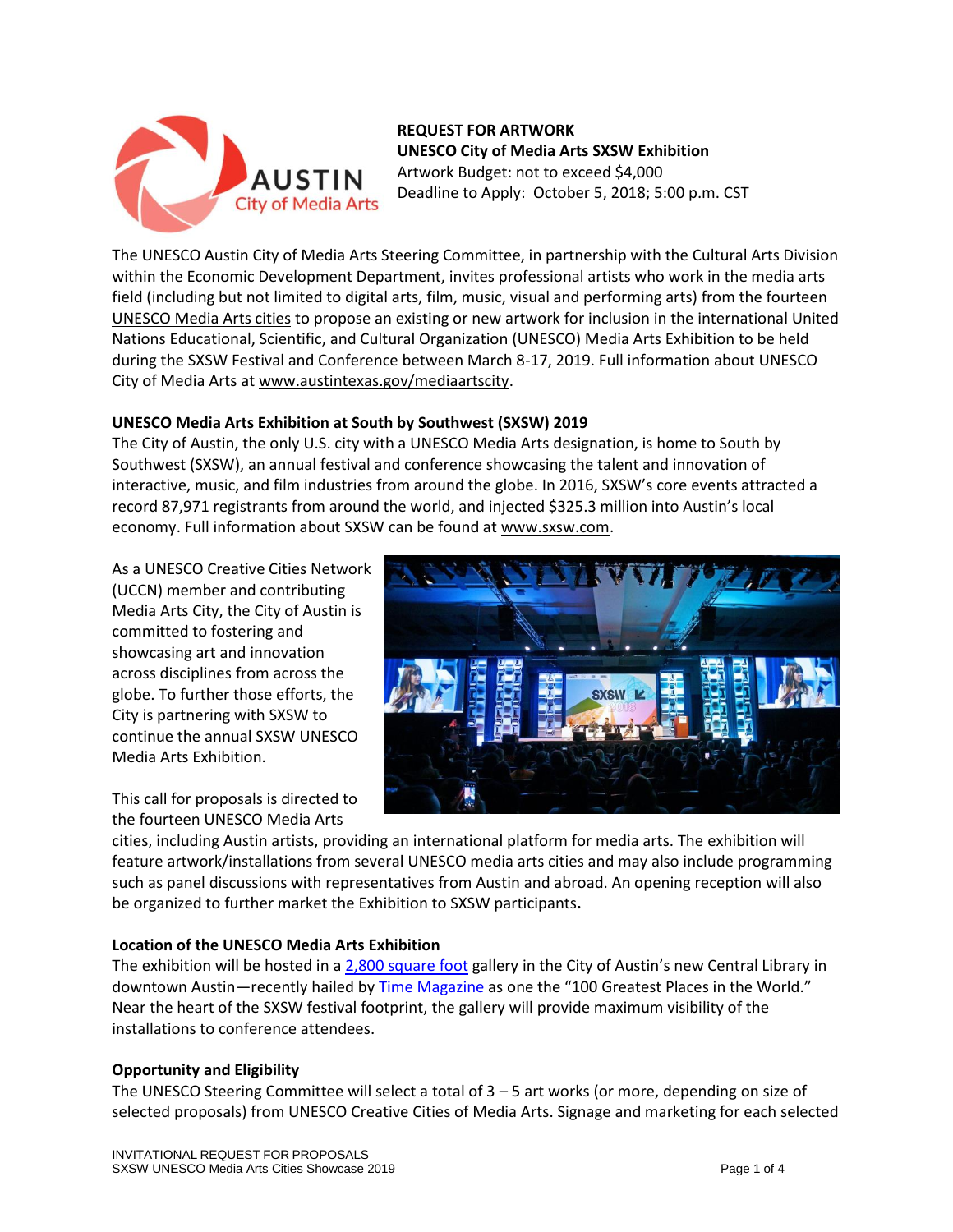installation will be provided by SXSW as part of the SXSW Festival. The exhibition will be hosted in a 2,800 square foot gallery in the City of Austin's new Central Library in downtown Austin.

Artwork criteria:

- Artwork must fit within a space no larger than 12 feet wide x 12 feet long x 9 feet high;
- More than one artwork may be exhibited in a room or space; artist will be responsible for arranging for temporary walls or pipe and drape, if needed;
- Electricity is available for interior artworks (US standard voltage is 120 V, frequency is 60 Hz.);
- If sound is integral to the artwork, decibel levels will be need to be adjusted per SXSW staff expectations was work is on site. Expect decibel levels will be required to remain under 80.
- Artist will confirm lighting needs Are windows allowing daylight into the space acceptable, or required? Is a darkened space needed? Black-out space? Is standard interior lighting acceptable?
- Artwork must be free-standing; it cannot be leaning, hung, or attached to walls or floors
- Outdoor artwork will be considered, but there is currently no venue to display it; this may change as the exact locations of the exhibition are confirmed. Electricity may not be available.
- For artists requiring accommodations, please include an addendum with your request for assistance and contact [city of Austin accessibility office] with any questions. The artwork must be on display for the full and complete exhibition timeframe, which is likely to be 3-7 days.
- The artwork must be install and uninstall in keeping with the schedule provided by the venue.

Artist criteria:

- Professional media arts artists or artist teams who live and work within one of the fourteen UNESCO Media Arts Cities are invited to apply.
- Artists must be at least 18 years old.
- Full-time, permanent City of Austin employees are ineligible to apply.
- Note: The artist may be asked to participate in a panel discussion about media art.

### **Budget**

The honorarium for each selected artist to provide an artwork for the exhibition is capped at \$4,000, inclusive of all costs including but not limited to the artist's fee, insurance, electrical power access, artwork transportation and shipping, set up, and engineering costs. Insurance will be provided through the SXSW Festival at a cost to the artist. In addition, each selected artist will receive a Platinum badge to the SXSW Festival, valued at \$1,650 USD.

### **Evaluation Process**

A jury comprised of media arts professionals who are members of the UNESCO Austin City of Media Arts Steering Committee will evaluate all proposals. The jury will provide recommendations to staff of the City of Austin Cultural Arts Division and staff from SXSW, who will jointly approve final selections for the Exhibition. We welcome artists and projects that reflect the dynamic and diverse media arts field and applications from all self-defined media artists.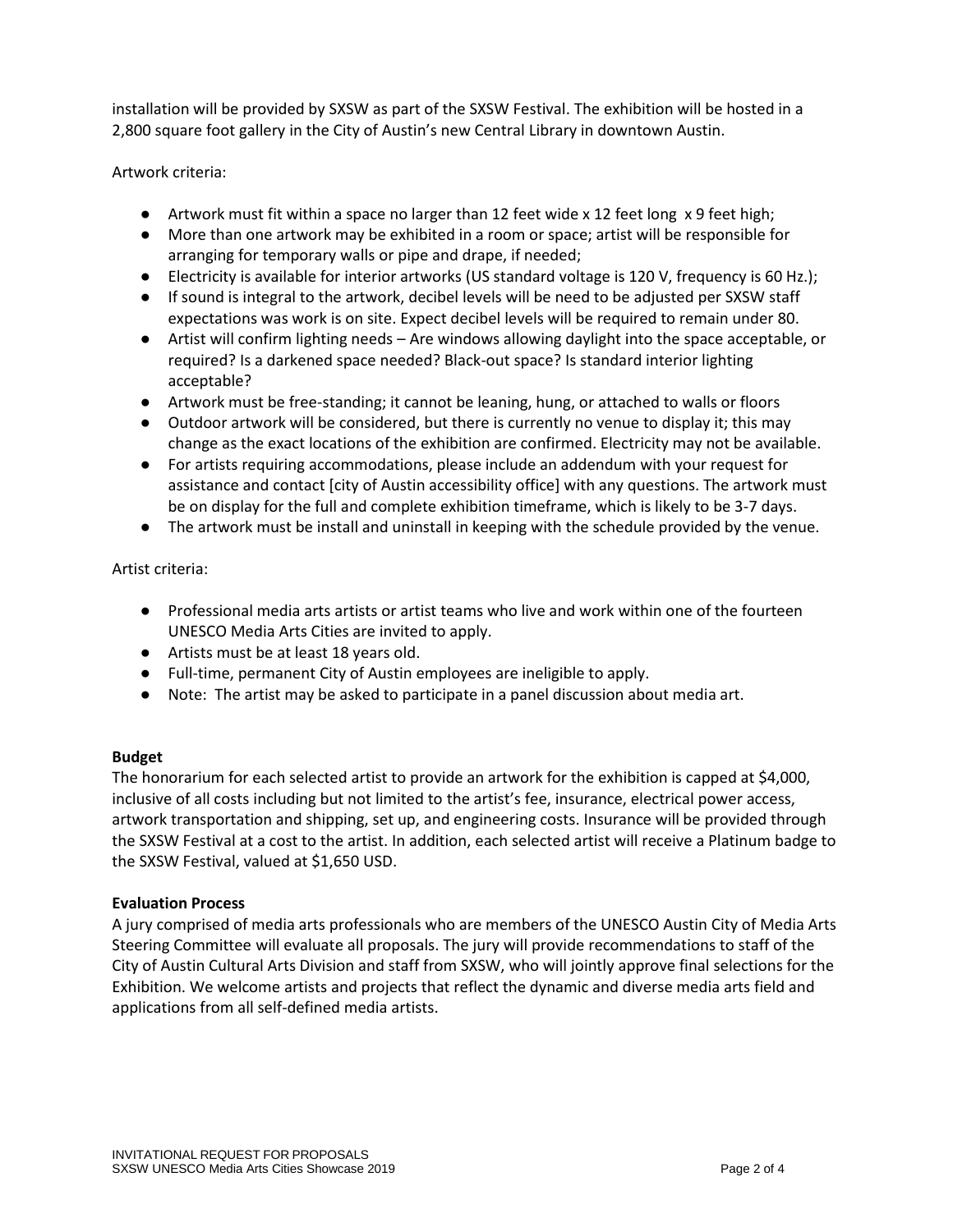#### **Submission Requirements**

### **Applications must be received by the deadline via www.PublicArtist.org.**

The application may be accessed directly at: https://bit.ly/2CmbPwN

Applications must include:

- a Letter of Interest, outlining the idea/installation, what sort of infrastructure is required (electrical, spatial dimensions, etc), and the thematic focus of the work;
- 10 images, videos or other file types (as defined in the application system) describing completed relevant artwork with descriptions;
- resume; and
- 3 professional references

The UNESCO Steering Committee encourages artists from various demographic backgrounds and geographic locations to apply, in order to select from a diverse pool of artists for public art commissions.

For technical assistance submitting your application online, please contact info@publicartist.org or 210- 701-0775 (9:00 am – 5:00 pm CST). For questions about the artist opportunity or artwork criteria, please contact Cultural Arts Division staff at 512-974-7700.

### **UNESCO Austin Media Arts Applicant Pool**

Applicants to this call who live within any of Austin's [ten council districts](http://www.austintexas.gov/GIS/CouncilDistrictMap/) will have the option to be added to an applicant pool for an Austin UNESCO City of Media Arts Artist Roster that is currently in development. The artist roster will be used for upcoming opportunities related to the UNESCO City of Media Arts designation in Austin and in other [UNESCO City of Media Arts cities.](https://en.unesco.org/creative-cities/home)

### **Schedule**

Installation of all works will take place the week of March 4, 2019. The closing date of the Exhibition is to be determined, but the desire is to have all works on view for the duration of the SXSW Interactive Festival, and potentially including the entire run of the 2019 SXSW festival.

#### **September 5, 2018**

Send out Invitational Request for Qualifications to Nominated Artists

#### **October 5, 2018**

Deadline for Applications through SXSW application system

#### **October 15-31, 2018**

UNESCO Steering Committee review qualifications and select artists/artist teams.

### **November 1, 2018**

Artists are notified of acceptance.

### **November 2018 – February 2019**

Fabrication of artworks by artists/Ongoing communication with staff from CAD and SXSW